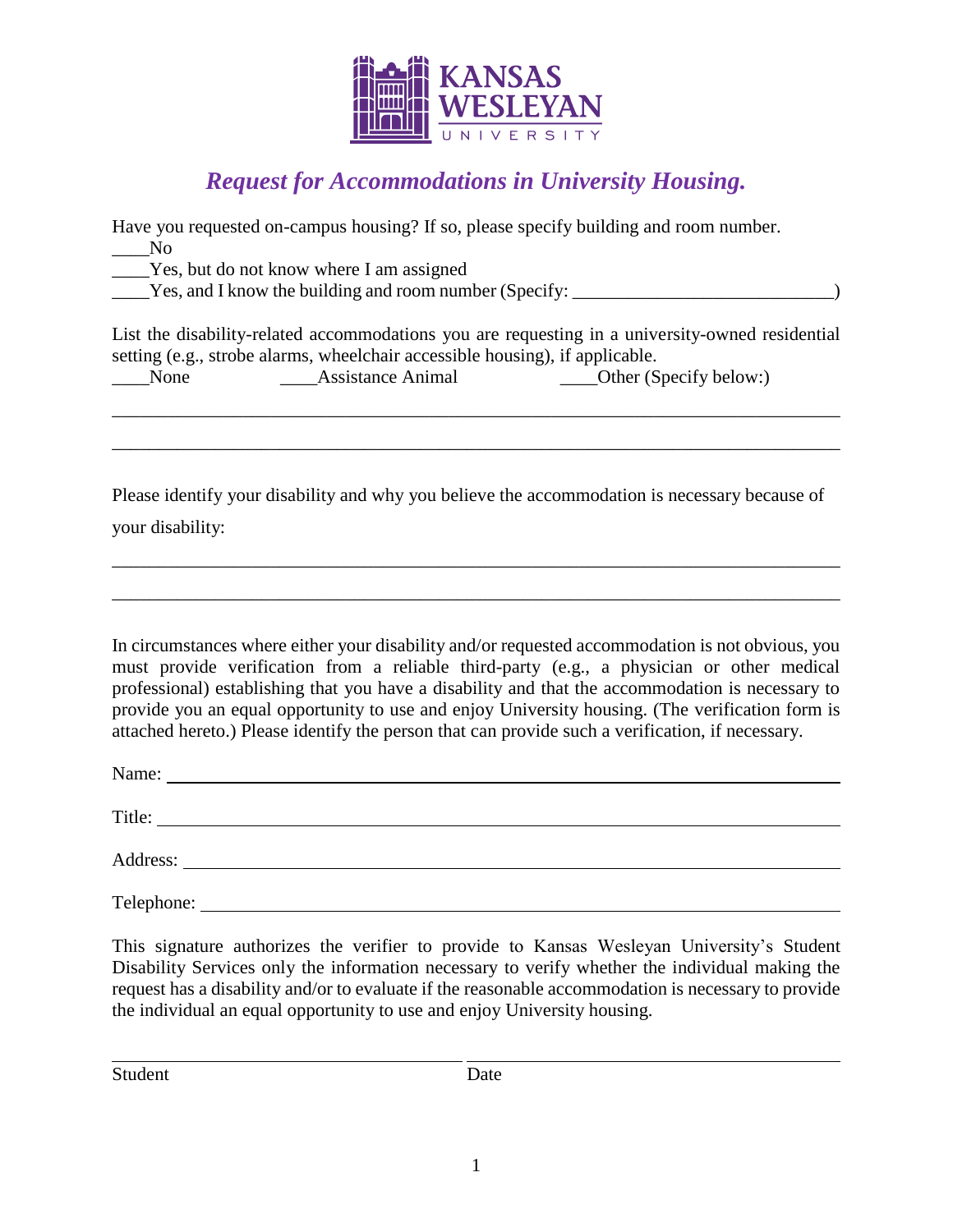

## *Reasonable Accommodation Verification Form for University Housing*

Kansas Wesleyan provides reasonable accommodations to students with disabilities who have a verifiable need for the reasonable accommodation. A reasonable accommodation is an exception to the usual rules, policies, practices, or services that a resident with a disability may need to have an equal opportunity to use and enjoy University housing. The enclosed Reasonable Accommodation Verification Form authorizes you to provide the information requested on this form.

The Fair Housing Act defines disability as a physical or mental impairment that substantially limits one or more major life activities. Under this definition, an impairment is a disability if it substantially limits the ability of the person to perform a major life activity as compared to the average person in the general population. The definition also takes into account any mitigating measures, such as medication or other treatment or therapies, the person is employing that may relieve the substantial limitations caused by the impairment. If the mitigating measure(s) eliminates the substantial limitations caused by the impairment, the person does not have a disability.

PLEASE REVIEW THE ENCLOSED REQUEST FOR ACCOMMODATIONS IN UNIVERSITY HOUSING FORM THAT EXPLAINS THE STUDENT'S REQUEST FOR REASONABLE ACCOMMODATION AND THEN ANSWER THE FOLLOWING QUESTIONS:

1. Does the resident have a disability under this definition?

\_\_\_\_Yes \_\_\_\_No

2. Please identify the resident's impairment(s) and describe how each impairment substantially limits his/her ability to perform a major life activity as compared to most people in the general population:

\_\_\_\_\_\_\_\_\_\_\_\_\_\_\_\_\_\_\_\_\_\_\_\_\_\_\_\_\_\_\_\_\_\_\_\_\_\_\_\_\_\_\_\_\_\_\_\_\_\_\_\_\_\_\_\_\_\_\_\_\_\_\_\_\_\_\_\_\_\_\_\_\_\_\_\_\_\_

\_\_\_\_\_\_\_\_\_\_\_\_\_\_\_\_\_\_\_\_\_\_\_\_\_\_\_\_\_\_\_\_\_\_\_\_\_\_\_\_\_\_\_\_\_\_\_\_\_\_\_\_\_\_\_\_\_\_\_\_\_\_\_\_\_\_\_\_\_\_\_\_\_\_\_\_\_\_

3. Please identify if the resident is using any measure that mitigates the limitations caused by

his/her impairment and, if so, if the mitigating measure(s) eliminates the substantial limitations.

\_\_\_\_\_\_\_\_\_\_\_\_\_\_\_\_\_\_\_\_\_\_\_\_\_\_\_\_\_\_\_\_\_\_\_\_\_\_\_\_\_\_\_\_\_\_\_\_\_\_\_\_\_\_\_\_\_\_\_\_\_\_\_\_\_\_\_\_\_\_\_\_\_\_\_\_\_\_

\_\_\_\_\_\_\_\_\_\_\_\_\_\_\_\_\_\_\_\_\_\_\_\_\_\_\_\_\_\_\_\_\_\_\_\_\_\_\_\_\_\_\_\_\_\_\_\_\_\_\_\_\_\_\_\_\_\_\_\_\_\_\_\_\_\_\_\_\_\_\_\_\_\_\_\_\_\_